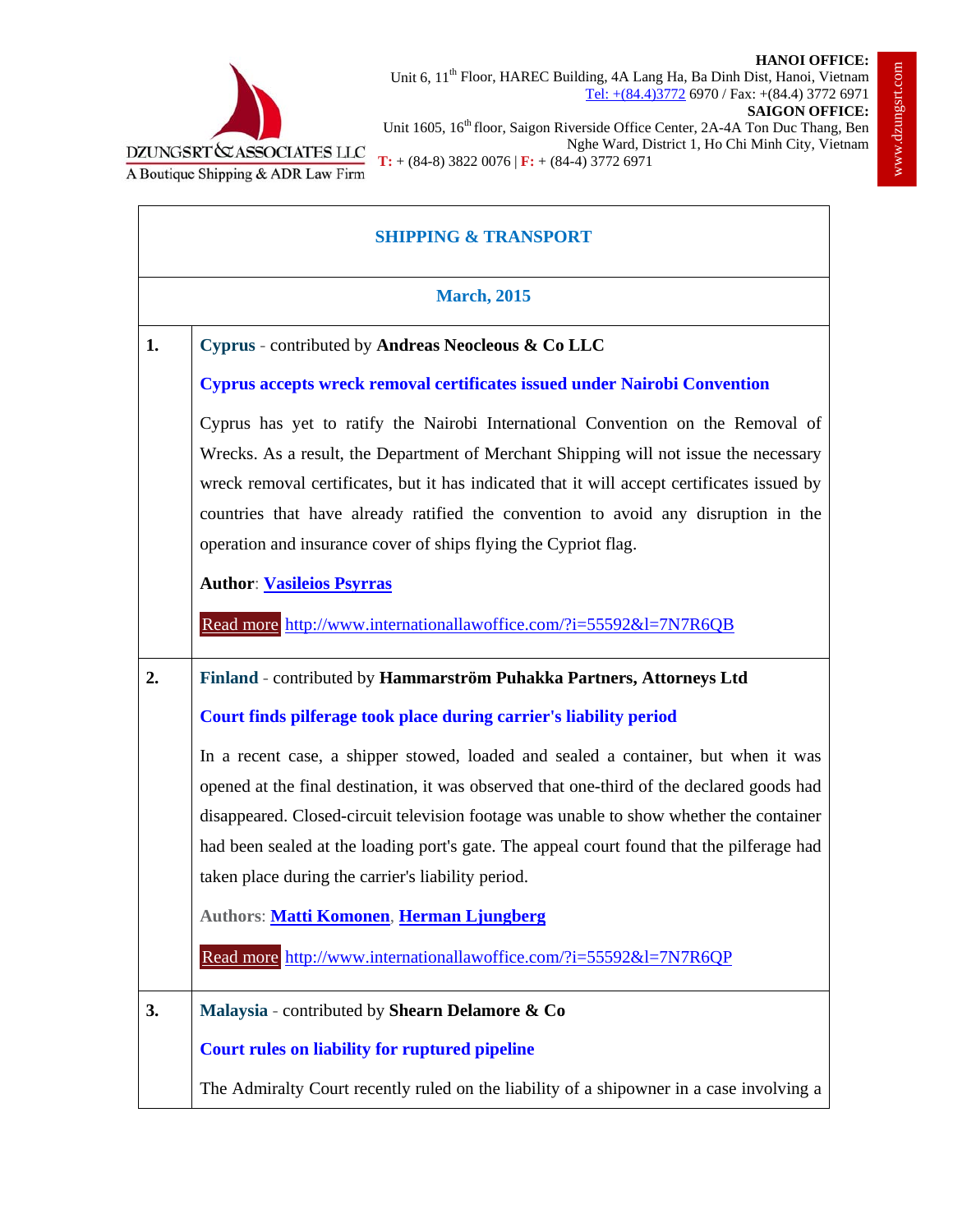|    | ruptured oil pipeline. The court found that the defendant shipowner had failed to             |
|----|-----------------------------------------------------------------------------------------------|
|    | discharge its burden to establish that the damages were not caused by its actual fault or     |
|    | privity and that, on a balance of probability, it was liable to the plaintiff for negligence. |
|    | <b>Author: Rajasingam Gothandapani</b>                                                        |
|    | Read more http://www.internationallawoffice.com/?i=55592&l=7N7R6R4                            |
| 4. | Netherlands - contributed by AKD                                                              |
|    | <b>SOLAS</b> amendments on containerised cargo will impact terminal operators                 |
|    | Changes to the International Convention for the Safety of Life at Sea relating to the         |
|    | verified weight of containers and their cargo could have serious implications for             |
|    | terminal operators. If the gross mass of containers is not verified by the shipper, the       |
|    | terminal operator must not load containers on board a ship. This could result in terminal     |
|    | operators incurring substantial costs.                                                        |
|    | Author: Stefanie Roose                                                                        |
|    | Read more http://www.internationallawoffice.com/?i=55592&l=7N7R6RA                            |
| 5. | Malta - contributed by Fenech & Fenech Advocates                                              |
|    | <b>Court-approved private sales</b>                                                           |
|    | In 2006 the Organisation and Civil Procedure Code was radically overhauled in relation        |
|    | to the provisions governing Maltese enforcement mechanisms, among other things. The           |
|    | changes to enforcement mechanisms included the introduction of court-approved                 |
|    | private sales, under which mortgagees can source private buyers at the highest possible       |
|    | agreed price and, on court approval, sell vessels free and unencumbered.                      |
|    | Author: <b>Ann Fenech</b>                                                                     |
|    | Read more http://www.internationallawoffice.com/?i=55592&l=7N61U0S                            |
| 6. | Nigeria - contributed by Akabogu & Associates                                                 |
|    | <b>Constitutional amendment alters jurisdiction over maritime labour claims</b>               |
|    | A 2010 amendment to the Constitution conferred exclusive jurisdiction in respect of all       |
|    | labour-related matters on the National Industrial Court, to the exclusion of all other        |
|    | courts of coordinate jurisdiction (the state and federal high courts). This has raised        |